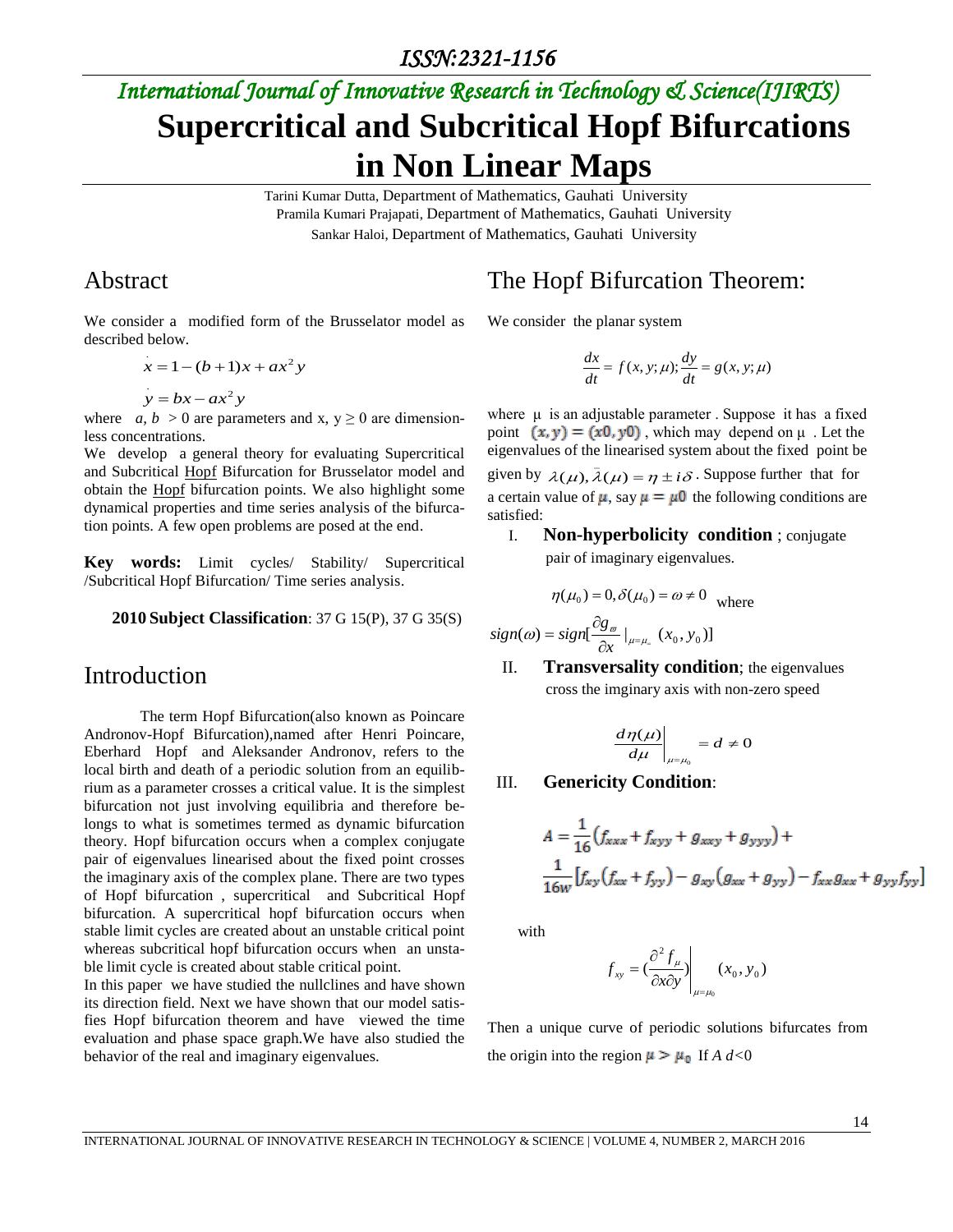## *International Journal of Innovative Research in Technology & Science(IJIRTS)*

.

or  $\mu < \mu$ 0 if A*d* > 0. The origin is a stable fixed point for  $\mu$  >  $\mu$ 0 (resp.  $\mu$  <  $\mu$ 0) and an unstable fixed point for  $\mu < \mu$ 0 (resp.  $\mu > \mu$ 0) if  $d < 0$  (resp.  $d > 0$ ) whilst the periodic solutions are stable

(resp. unstable) if the origin is unstable (resp. stable) on the side of  $\mu = \mu$ 0 where the periodic solutions

exist. The amplitude of the periodic orbits grows like  $\sqrt{|\mu - \mu_0|}$  whilst their periods tend to  $\frac{2\pi}{|w|}$  as  $\mu$  tends to  $\mu_0$ . The bifurcation is called *supercritical* if the bifurcating periodic solutions are stable, and *subcritical* if they are unstable.

If  $A > 0$  the periodic orbit is unstable i.e., the bifurcation is subcritical.

If  $A < 0$  the periodic orbit is stable i.e., the bifurcation is supercritical.

## 1. The main Study of our model.

We have considered the Brusselator model

$$
x = 1 - (b + 1)x + ax2 y
$$
  

$$
y = bx - ax2 y
$$

where  $a, b > 0$  are controlled parameter and  $x, y > 0$  are dimensionless concentration

### 2.1 The Nullclines and vector field :

Our model contains two variables,so it is useful to resort to the nullclines representation. These curves are defined by  $\frac{dx}{dt} = 0$  on one hand and  $\frac{dy}{dt} = 0$  on the other  $\frac{at}{\text{hand}}$ . Thus, the intersection of these curves corresponds to the steady state, for which we have simultaneously  $\frac{dx}{dt} = 0$ and  $\frac{dy}{dt} = 0$ . These nullclines are sketched along with the some representative vectors. They delimit the region in the phase space where the vector field has a particular direction.In the different regions delimited by these nullclines, it is possible to determine the direction of the evolution of the system by studying the sign of  $\frac{dx}{dt} = 0$  and of  $\frac{dy}{dt} = 0$ .



**Figure.1: (a) shows nullclines and (b) direction field; where the horizontal axis shows the x-axis and the vertical axis shows the y-axis**

#### 2.2 Our Main Result :

After finding the nullclines and vector field we proceed towards linear stability analysis of our model.

> $ax^2$  $ax^2$

The fixed point of the model is obtained as  $(1, \frac{b}{c})$ 

The Jacobian of the system is

$$
J = \begin{bmatrix} \frac{df}{dx} & \frac{df}{dy} \\ \frac{dg}{dx} & \frac{dg}{dy} \end{bmatrix}
$$

$$
J = \begin{bmatrix} -(b+1) + 2axy \\ b - 2axy \end{bmatrix}
$$

At the steady state  $x = 1, y = \frac{b}{a}$  we have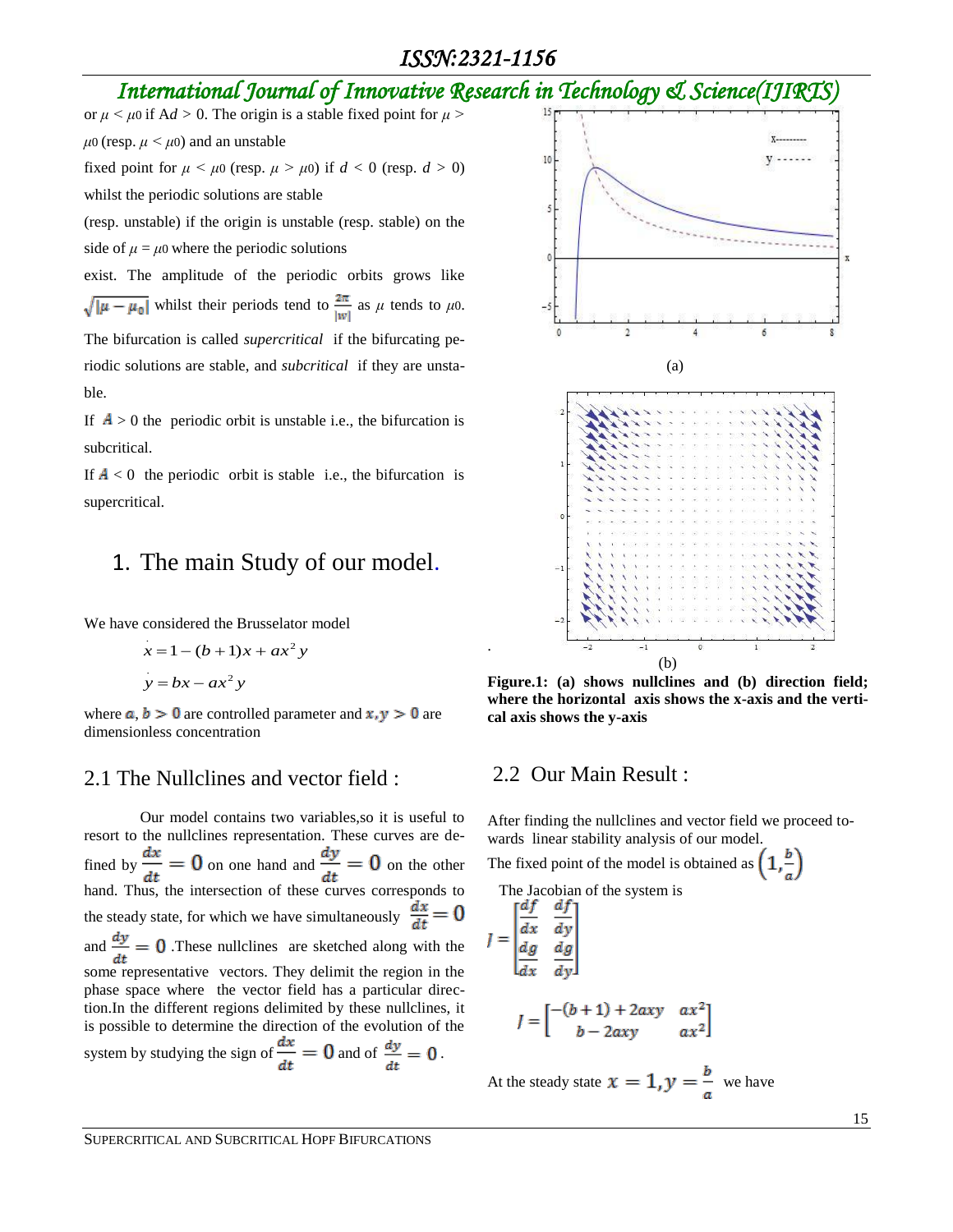## *International Journal of Innovative Research in Technology & Science(IJIRTS)*

$$
J = \begin{bmatrix} -1 + b & a \\ -b & -a \end{bmatrix}
$$

Eigenvalues at  $\left(1, \frac{b}{a}\right)$  are

 $\frac{1}{2} \left[ (-1-a+b) \pm \sqrt{-4a + (1+a-b)^2} \right]$ 

which gives complex root for some values of  $\boldsymbol{a}$  and  $\boldsymbol{b}$ .

Now linearising the system about the fixed point  $(1, b/a)$ we get<br>  $\frac{dx}{dt} = 1 - (b + 1)(x + 1) + a(x + 1)^{2}(y + b/a)$  $\frac{dy}{dt} = b(x+1) - a(x+1)^{3}(y+b/a)$ Jacobian about the origin  $(0,0)$  $I = \begin{bmatrix} -1 + b & a \\ -b & -a \end{bmatrix}$ <br>Hence eigenvalues at the fixed point is<br> $\lambda_{1,2} = \frac{1}{2} \left[ (-1 - a + b) \pm \sqrt{-4a + (1 + a - b)^2} \right]$ For complex eigenvalues we must have  $-4a + (1 + a - b)^2 < 0$ This gives<br>  $a > 0, (1 - 2\sqrt{a}) + a < b < (1 + 2\sqrt{a}) + a$ This implies  $a > 0, p < b < p_1$ where  $p = 1 - 2\sqrt{a} + a$  and  $p_1 = 1 + 2\sqrt{a} + a$ For Hopf Bifurcation to occur we must have  $-1 - a + b = 0$ This gives

 $b=1+a$ In the following table we have shown the different values of the parameters  $\boldsymbol{a}$  and  $\boldsymbol{b}$  where Hopf Bifurcation occurs by applying the Mathematica Software [4,5].

| $Table -1$       |     |                  |                  |      |                     |  |  |
|------------------|-----|------------------|------------------|------|---------------------|--|--|
| $\boldsymbol{A}$ | h   | $\boldsymbol{p}$ | p < b<br>$p_{1}$ |      | Eigenvalues         |  |  |
| 0.1              | 1.1 | 0.4675           | 1.7325           | True | $0.0 + i0.316228$   |  |  |
| 0.2              | 1.2 | 0.30557          | 2.0944           | True | $0.0 + i0.447214$   |  |  |
| 0.4              | 1.4 | 0.1350           | 2.6649           | True | $0.0 + i0.632456$   |  |  |
| 0.6              | 1.6 | 0.050            | 3.1497           | True | $0.0 + i0.774597$   |  |  |
| 0.8              | 1.8 | 0.01114          | 3.58888          | True | $0.0 + i0.894427$   |  |  |
| 1.0              | 2.0 | $\Omega$         | $\overline{4}$   | True | $0.0 + i1$          |  |  |
| 1.2              | 2.2 | 0.0091           | 4.3908           | True | $0.0 + i1.09545$    |  |  |
| 1.4              | 2.4 | 0.0335           | 4.7664           | True | $0.0 + i1.18322$    |  |  |
| 1.6              | 2.6 | 0.0701           | 5.1298           | True | $0.0 + i1.26491$    |  |  |
| 1.8              | 2.8 | 0.1167           | 5.4833           | True | $0.0 + i1.34164$    |  |  |
| 2.0              | 3.0 | 0.1716           | 5.8284           | True | $0.0 + i1.41421$    |  |  |
| 2.2              | 3.2 | 0.2335           | 6.1665           | True | $0.0 + i1.48324$    |  |  |
| 2.4              | 3.4 | 0.3016           | 6.4984           | True | i1.54919<br>$0.0 +$ |  |  |

|     |     | $\frac{1}{2}$ |              |      | 1 <del>-</del> السيد عرب |
|-----|-----|---------------|--------------|------|--------------------------|
| 2.6 | 3.6 | 0.3750        | 6.8249       | True | $0.0 + i1.61245$         |
| 2.8 | 3.8 | 0.45335       | 7.14664      | True | $0.0 + i1.67332$         |
| 3.0 | 4.0 | 0.53589       | 7.46410      | True | $0.0 + i1.73205$         |
| 3.2 | 4.2 | 0.62229       | 7.7777       | True | $0.0 + i1.78885$         |
| 3.4 | 4.4 | 0.7122        | 8.0878       | True | $0.0 + i1.84391$         |
| 3.6 | 4.6 | 0.8053        | 8.3947       | True | $0.0 + i1.89737$         |
| 3.8 | 4.8 | 0.90128       | 8.69871      | True | $0.0 + i1.94936$         |
| 4.0 | 5.0 | 1             | 9            | True | $0.0 + i2.0$             |
| 4.2 | 5.2 | 1.1012        | 9.2988       | True | $0.0 + i2.04939$         |
| 4.4 | 5.4 | 1.2048        | 9.59523      | True | $0.0 + i2.09762$         |
| 4.6 | 5.6 | 1.3105        | 9.88895      | True | $0.0 + i2.14476$         |
| 4.8 | 5.8 | 1.4182        | 10.1817      | True | $0.0 + i2.19089$         |
|     |     |               | 8            |      |                          |
| 5.0 | 6.0 | 1.52786       | 10.4721<br>3 | True | $0.0 + i2.23607$         |
|     |     |               |              |      |                          |

#### **Table showing different values of Hopf bifurcation with**  the increasing value of the parameter  $\boldsymbol{a}$  and  $\boldsymbol{b}$  with the condition  $\mathbf{b} = \mathbf{a} + \mathbf{1}$

Since  $a > 0$  and  $b = a + 1$ , let us assume the value of a as  $a = 0.1$  > 0. Consequently the value of **b** becomes  $b = 0.1 + 1 = 1.1$ Now when  $a = 0.1$  and  $b = 1.1$ , we find

 $(1-2\sqrt{a}+a) < b < (1+2\sqrt{a}+a)$ . this implies

$$
0.46756 < b < 1.73244.
$$

Clearly Hopf Bifurcation occurs at  $a > 0$  and  $b = 1.1$ Now we verify the different conditions of the Hopf Bifurcation theorem. [5]

#### i. **Non-hyperbolicity Condition**:

$$
\eta(\mu_0) = 0
$$
 and  $\delta(\mu_0) = 0.31622 \neq 0 = w$  (say)

Now we determine the sign of  $w$ .

Let

$$
g_a = bx - ax^2y
$$

$$
\frac{\partial g}{\partial x} = b - 2axy
$$

At the fixed point  $x = 1$ ,  $y = \frac{b}{a}$ 

$$
\frac{\partial g}{\partial x} = b - 2a \cdot 1 \cdot \frac{b}{a} = b - 2b = -b
$$

Hence the sign of w is negative i.e.,  $w = -0.31622$ 

*ii.* Transversality condition:  
\n
$$
\frac{d\eta(a)}{da} = \frac{-1}{2} \neq 0
$$

INTERNATIONAL JOURNAL OF INNOVATIVE RESEARCH IN TECHNOLOGY & SCIENCE | VOLUME 4, NUMBER 2, MARCH 2016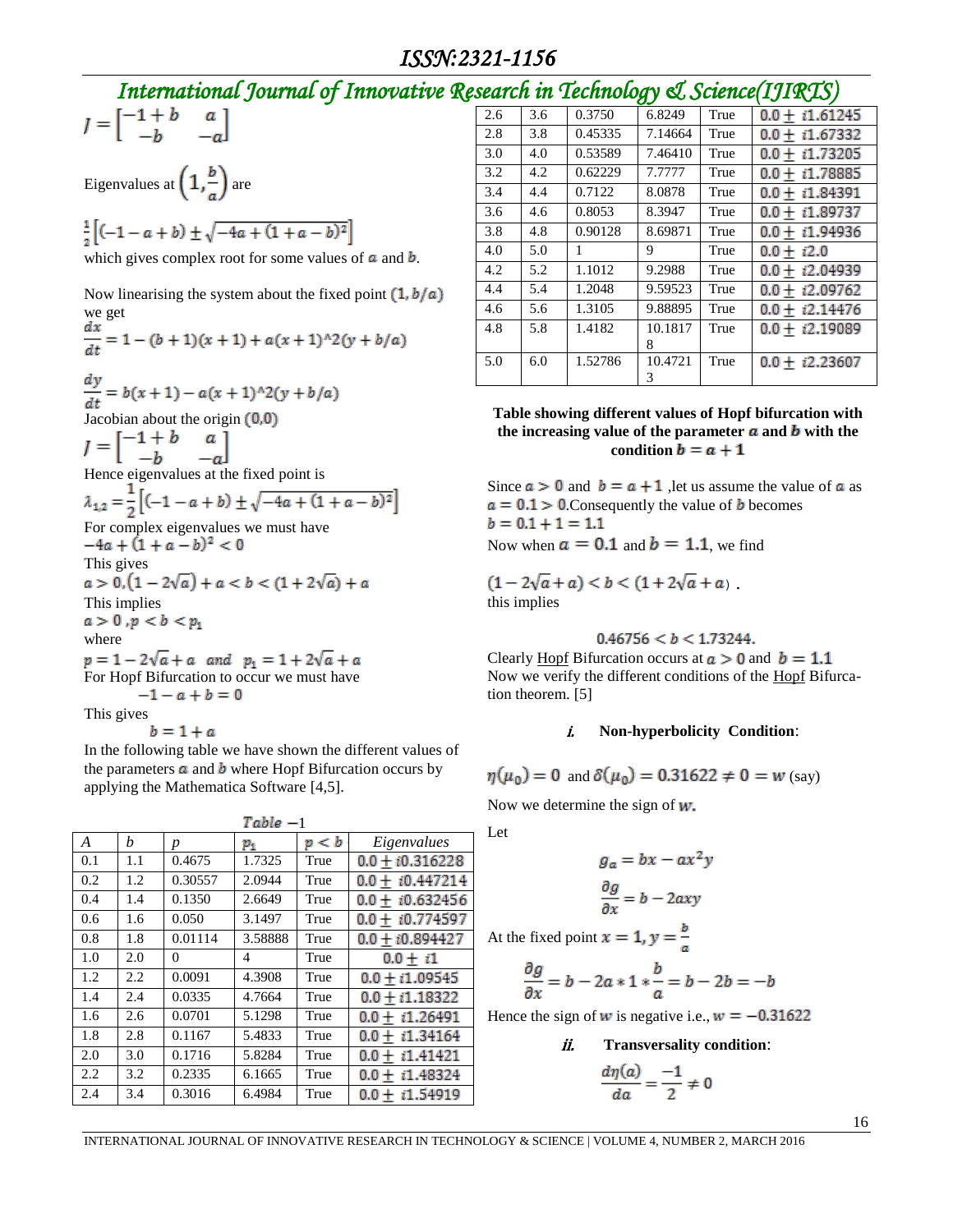## *International Journal of Innovative Research in Technology & Science(IJIRTS) iii.* **Genericity condition** :

Let

$$
f(x,y) = 1 - (b+1)x + ax2y
$$
  
 
$$
g(x,y) = bx - ax2y
$$

$$
f_x = -(b+1) + 2axy
$$
  
\n
$$
f_{xxx} = 2ay; f_{xxyy} = 2a; f_{xxx} = 0; f_{xyyy} = 0;
$$
  
\n
$$
f_{(xy)} = 2ax; f_{yy} = 0
$$
  
\n
$$
g_x = b - 2axy; g_{xxy} = -2ay; g_{xyy} = -2ax;
$$
  
\n
$$
g_{xyy} = 0; g_{xxy} = -2a; g_{yyy} = 0,
$$
  
\n
$$
g_y = -ax^2, g_{yy} = 0
$$
  
\n
$$
A = \frac{1}{16} (f_{xxx} + f_{xyy} + g_{xxxy} + g_{yyy}) + \frac{1}{16w} [f_{xy} (f_{xx} + f_{yy}) - g_{xy} (g_{xx} + g_{yy}) - f_{xx} g_{xx} + g_{yy} f_{yy}]
$$
  
\n
$$
A = \frac{1}{16} (0 + 0 - 2a + 0) + \frac{1}{16w} [2ax(2ay + 0) + (2ax)(-2ay + 0) + 4a^2 y^2 + 0]
$$
  
\n
$$
A = \frac{1}{16} (-0.2) + \frac{1}{16(-0.0.31622)} [4(1.1)^2]
$$
  
\n
$$
A = -0.0125 - 0.9566124
$$
  
\n
$$
A = -0.969112 < 0
$$

$$
A = -0.969112 < 0
$$

Since  $A < 0$ , i.e., stability coefficient is negative,the limit cycle is stable and hence our concerned model undergoes Supercritical Bifurcation.







**Fig: 2. (c) and (d) shows the phase portraits when the value of a=1.1 and b=1.8, 2 whereas in (e) the value of a=2 and b=3. The horizontal line shows x-axis while the vertical line shows y-axis.**

### 1. Linear Stability Analysis

 $\mathbf{y}$ 

The Brusselator model is

$$
x = 1 - (b+1)x + ax2 y
$$
  

$$
y = bx - ax2 y
$$

where  $a, b > 0$  are controlled parameter and  $x, y > 0$  are dimensionless concentration.

The steady state is given as

$$
x = 1
$$

$$
y = \frac{b}{a}
$$

The trace  $Tr$  and the determinant  $\Delta$  of the Jacobian Matrix are:

$$
Tr = b - 1 - a
$$
 and  $\Delta = a$ .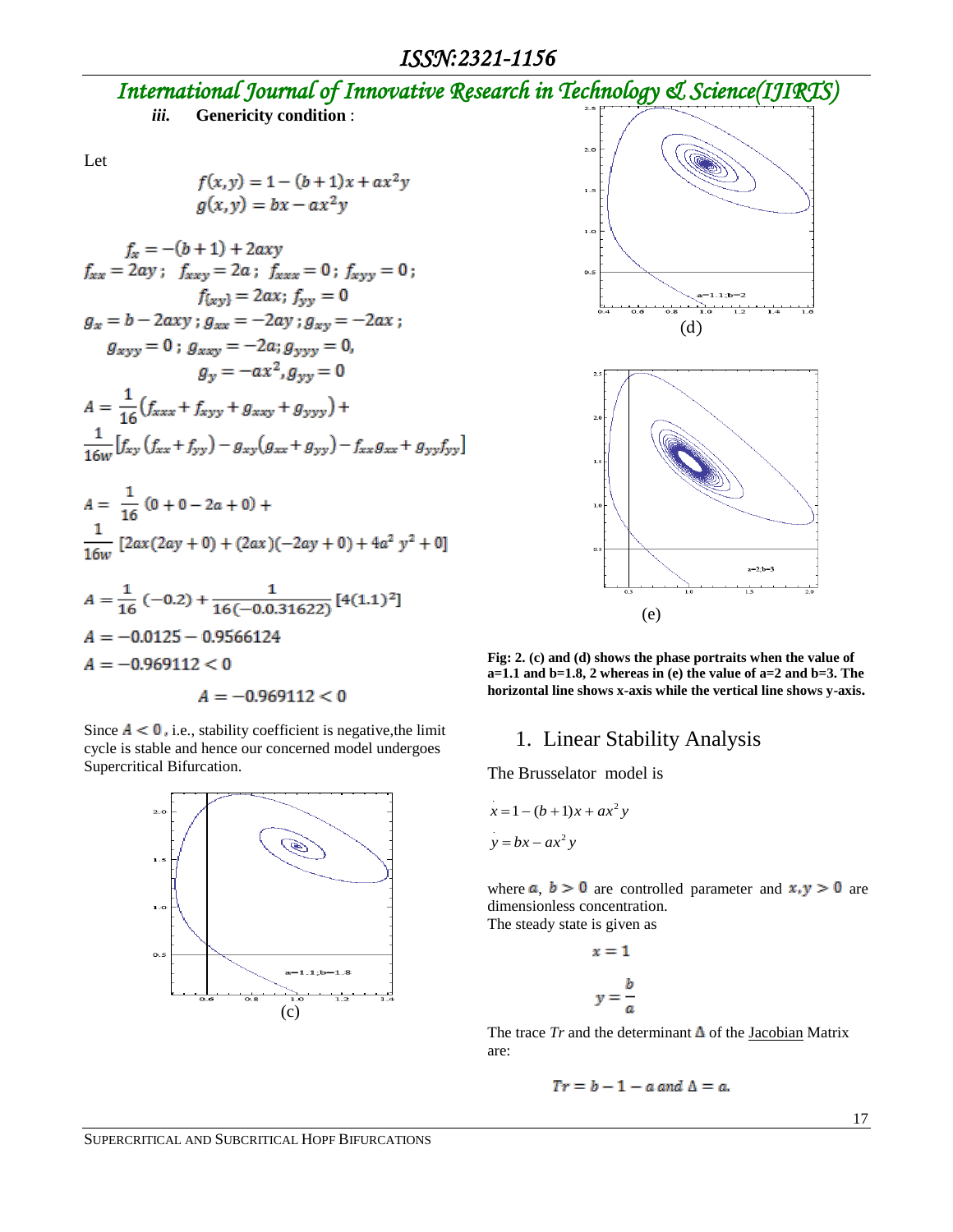## *ISSN:2321-1156*

## *International Journal of Innovative Research in Technology & Science(IJIRTS)*

We study the sign of

$$
T^{2} - 4\Delta = (-1 + b - a)^{2} - 4a
$$
  
= (-1 + b - a)^{2} - (2\sqrt{a})^{2}  
= (-1 + b - a - 2\sqrt{a})(-1 + b - a + 2\sqrt{a})  
= (b - (1 + a + 2\sqrt{a})) (b - (1 + a - 2\sqrt{a}))  
= (b - (\sqrt{a} + 1)^{2}) (b - (\sqrt{a} - 1)^{2})

We find that the determinant  $\Delta$  is always positive whereas the trace is positive if  $b > (a + 1)$  otherwise negative.  $Tr^2 - 4\Delta$  is positive if  $(\sqrt{a}-1)^2 < b < (\sqrt{a}+1)^2$ . The following table shows the different behavior as a function of the parameter  $\boldsymbol{a}$  and  $\boldsymbol{b}$ . [3,4]

$$
Table - 2
$$

|                |     | $(\sqrt{a}-1)$ |      | $(a + 1)$    |       | $(\sqrt{a}+1)^2$ |          |
|----------------|-----|----------------|------|--------------|-------|------------------|----------|
| b              |     |                |      |              |       |                  |          |
| Tr             |     |                |      | $\mathbf{0}$ | $+$   | $+$              | $+$      |
|                |     |                |      |              |       |                  |          |
| Δ              | $+$ | $+$            | $+$  | $+$          | $+$   | $+$              | $+$      |
|                | $+$ | $\overline{0}$ |      |              |       | $\Omega$         | $+$      |
| $Tr^2-4\Delta$ |     |                |      |              |       |                  |          |
|                |     |                |      |              |       |                  |          |
| types          |     | stable         | sta- |              | unsta |                  | unstable |
| of             |     | node           | ble  |              | ble   |                  | node     |
| steady         |     |                | fo-  |              | fo-   |                  |          |
| state          |     |                | cus  |              | cus   |                  |          |
|                |     |                |      |              |       |                  |          |

 When parameter b increases, the steady state turns from a stable node to a stable focus, then, it loses its stability (the system then evolves towards a limit cycle) and the steady state turns from an unstable focus to an unstable node. These time evaluation and phase portrait is shown for different values of the parameter  $\boldsymbol{a}$  and  $\boldsymbol{b}$  where parameter  $\boldsymbol{b}$ is increased keeping  $\alpha$  constant at 3.

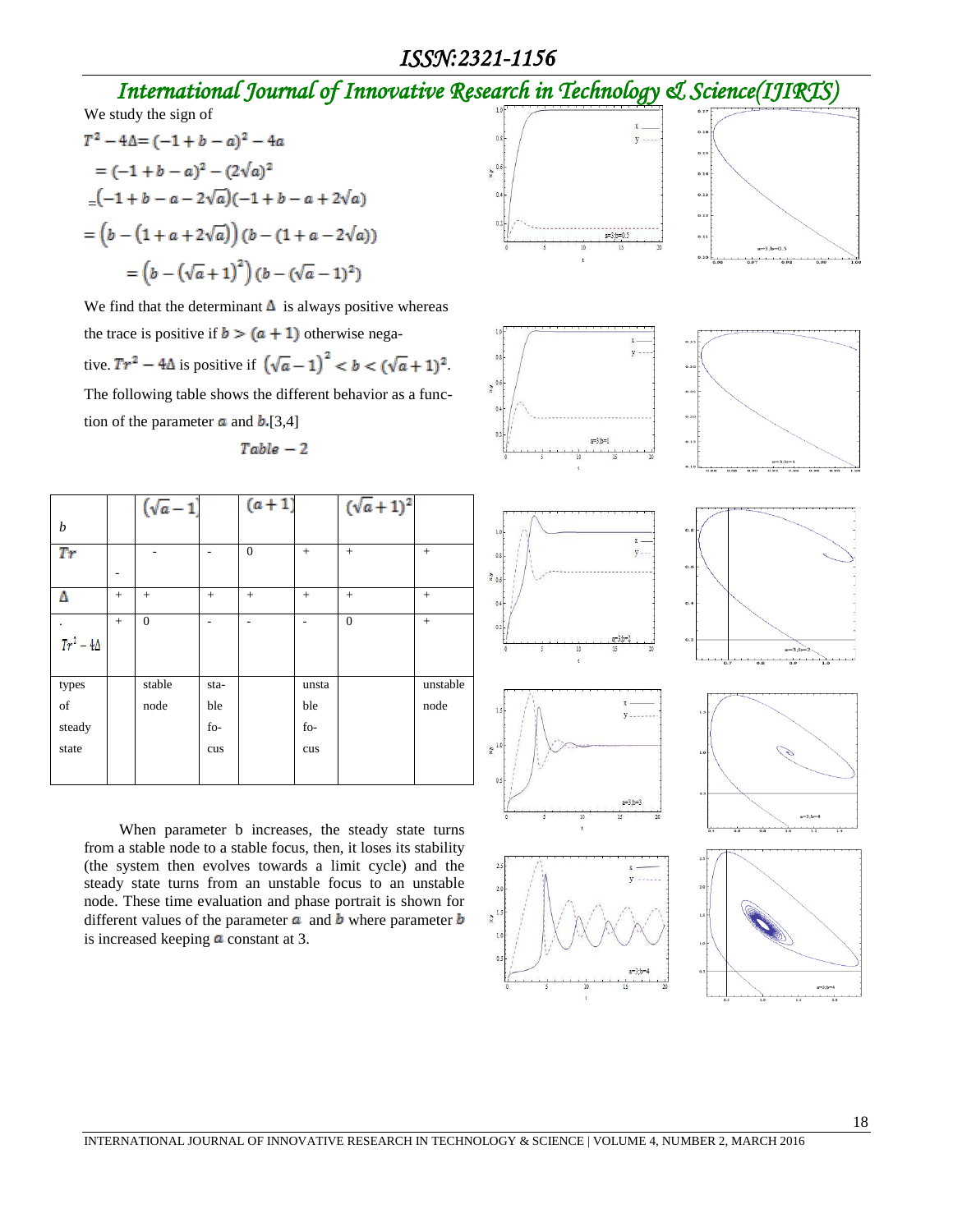### *ISSN:2321-1156*





**Fig: 5. Different kind of behavior obtained for the Brusselator**  model with parameter a=3 and  $0.5$  kb  $14$ . Left panels: time **evolution. Right panels: phase space. Time is plot along the abscissa and x, y is plot along the ordinate.** 

From the following figures we can study the behavior of our model. We have fixed  $\alpha$  at 3 and have observed the different behavior of the time evaluation and phase portraits as the parameter **b** increases. As we increase **b** keeping **a** constant at 3, we find that the system evolves towards a steady state (stable node) and then evolves towards a stable focus. There is a formation of limit cycle at  $\mathbf{b} = 4$  which is quite distinct at  $\mathbf{b} = 5$ . Then the system leaves its steady state (unstable focus) to reach a limit cycle at  $\mathbf{b} = 8$  and an unstable node occurs at  $b = 14$ . Hence this transition from an asymptotically stable equilibrium point to an unstable equilibrium point enclosed by an attracting limit cycle is supercritical Hopf Bifurcation.[2,7] Hence from the equation we have obtained the following

> $Tr = (-1 - a + b)$  $Determinant(\Delta) = a$

$$
Discriminant = (-1 - a + b)^2 - 4a
$$
  
Real of  $\lambda_{\{1,2\}} = \frac{1}{2}(-1 - a + b)$   
Imaginary of  $\lambda_{\{1,2\}} = \frac{1}{2}(\pm\sqrt{-4a + (1 + a - b)^2})$ 

We obtain the graph for the following



In the above plot we keep  $\alpha$  constant at 3 and vary  $\boldsymbol{b}$  within the range of  $0.5$  to  $14$  and we obtain a straight line parallel to the  $\boldsymbol{b}$  axis.



In Fig: 5, we obtain a curve which shows that when  $\alpha$  is constant at 3 and  $0.53589 < b < 7.4641$  we obtain complex conjugate pairs.